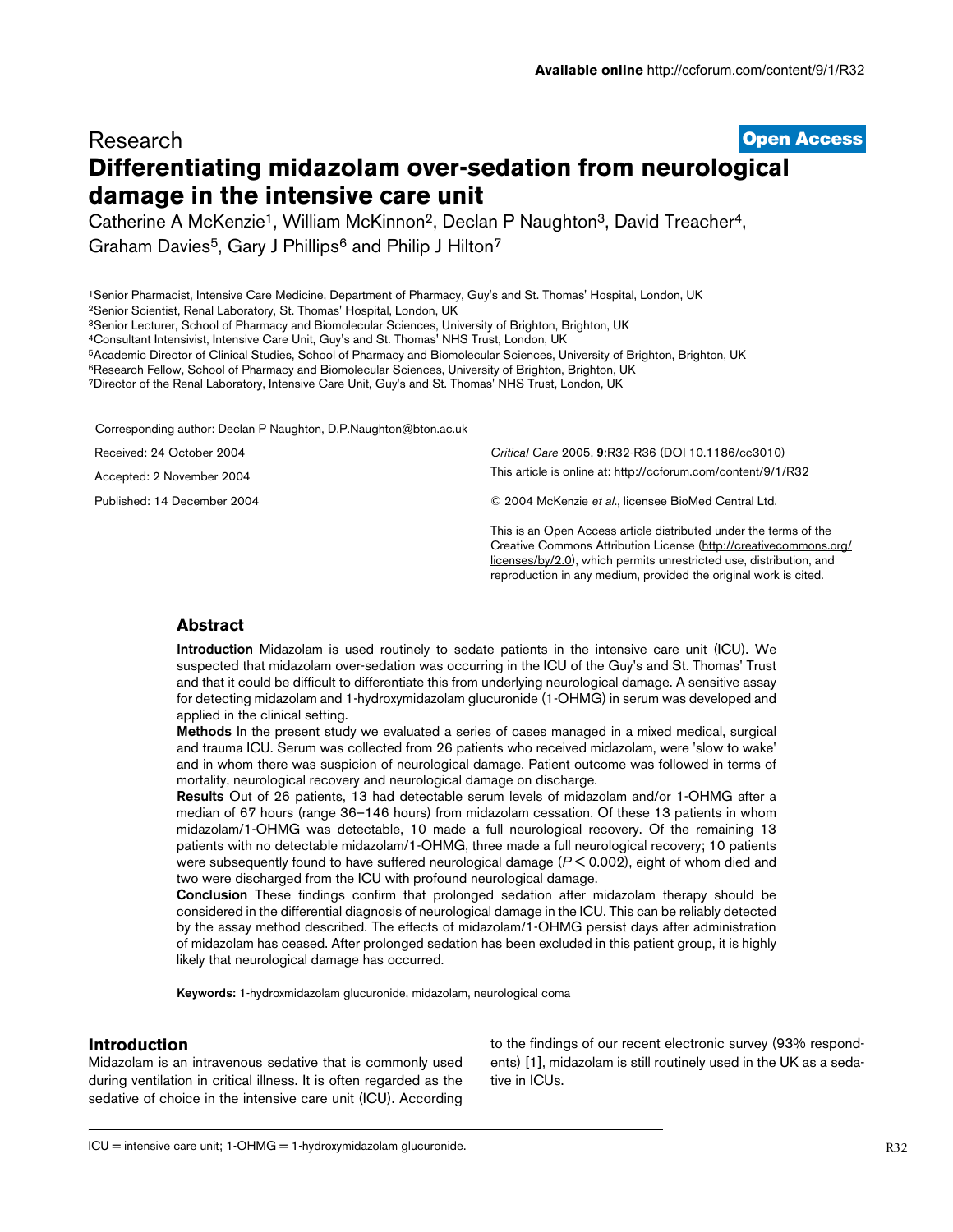When used as a single dose, midazolam's pharmacological characteristics appear favourable, with a rapid onset of action and a short plasma elimination half-life. Midazolam is 94–98% bound to plasma albumin and has a volume of distribution of 1.7 l/kg in healthy individuals [2]. It is extensively metabolized first via cytochromes p450, 3A4 and 2B6 to 1-hydroxymidazolam, before undergoing glucuronidation to form 1-hydroxymidazolam glucuronide (1-OHMG), which has sedative properties and is excreted in the urine [3,4]. A wide interpatient variability in the pharmacokinetic properties of midazolam in critically ill patients with multiple organ failure has been reported [5], which can lead to prolonged sedation after midazolam therapy is stopped. However, there are other important causes of patients being 'slow to wake'; of these, it is most important to identify severe neurological damage. Patients with multiple organ failure are at high risk for neurological damage because they frequently have episodes of hypotension and dysrhythmia, and may have significant coagulopathy during the course of their critical illness.

We suspected that some patients in our ICU, particularly those with renal impairment, were becoming over-sedated with midazolam and the active metabolite 1-OHMG, and that this was complicating the neurological assessment of 'slow to wake' patients. We previously developed a rapid assay for measuring midazolam and its glucuronide metabolite simultaneously [1]. This short report describes the usefulness of this assay for identifying midazolam over-sedation and its potential use as a predictor of eventual neurological recovery.

#### **Methods**

The assay was available for clinical application in the ICU. To differentiate between midazolam over-sedation and neurological damage, consultant intensivists requested detection of midazolam and 1-OHMG in serum. This request was normally made during the morning ICU ward round. The patients studied were those who had received intravenous midazolam therapy by continuous infusion either before (e.g. in operating theatres) or during the course of their ICU admission, and who were 'slow to wake' and in whom there was clinical suspicion of neurological damage.

Arterial blood (2 ml) was collected from each patient via an *in situ* arterial catheter. The time of sample collection and the midazolam administration history, including cessation time, were recorded. A specific assay utilizing high-performance liquid chromatography coupled to mass spectrometric detection was used for simultaneous detection and quantification of midazolam and 1-OHMG [1]. Mass spectrometry allowed identification of midazolam and 1-OHMG individually based on their isotopic patterns. The studies were performed on the basis of clinical need, and in all cases they were requested by the consultant intensivist, normally during the morning ward round. The quantified serum level of midazolam and 1-OHMG could be reported to the medical team after a minimum of 2

hours so that they could consider the findings in their decisions regarding further clinical intervention. In practice, morning requests were available for interpretation by the evening round.

#### **Unit characteristics**

The ICU at Guy's and St. Thomas' National Health Service Trust is a 30-bed, level 3 unit that serves a mixture of medical, surgical, trauma, oncology and haematology patients. It has an average of 100 admissions per calendar month. For the year from March 2003 to April 2004, the mean Acute Physiology and Chronic Health Evaluation II score (day 1) was  $18.5 \pm 7.3$ , with a hospital mortality of 32.5% and a median length of stay of 5 days (variance 189.5, maximum 246).

#### **Patient characteristics**

All patients appeared to be deeply sedated at the time that the sample was taken, with a Glasgow Coma Scale score of less than 5. They were considered 'slow to wake' from either a pharmacological and neurological cause if, in the absence of a focal neurological deficit, consciousness did not return within 36 hours of stopping sedation. Patients were deemed to have regained consciousness if they both opened their eyes and moved their limbs in response to commands.

Studies were conducted in 26 patients who had received midazolam sedation therapy by continuous intravenous infusion and in whom neurological damage was considered clinically possible (e.g. a hypoxic event was noted during cardiac surgery). The mean age of these patients was  $63 \pm 16$  years, and the median time from cessation of midazolam therapy to serum collection was 67 hours (range 36–146 hours). The median daily midazolam dose was 4 mg/hour (range 2–20 mg/ hour). The reasons for ICU admission are described in Table [1.](#page-2-0)

We followed the clinical outcomes of these patients in terms of mortality, neurological recovery and neurological damage on discharge. If no midazolam or 1-OHMG was detected, then a series of standard clinical and diagnostic tests was undertaken to determine whether neurological damage was likely. These included the response to painful stimuli and computed tomography of the head. In patients in whom midazolam or 1- OHMG was detected, tests were deferred until either the patients awoke or levels became undetectable.

### **Results**

Midazolam and/or 1-OHMG were detected in the serum of 13 of the 26 patients (referred to as the midazolam-positive group). Of these 13 patients, 10 made a full neurological recovery; nine of these patients were discharged from the ICU and one later died as a result of critical illness but with intact neurological function. The remaining three patients died without regaining consciousness as a result of neurological damage.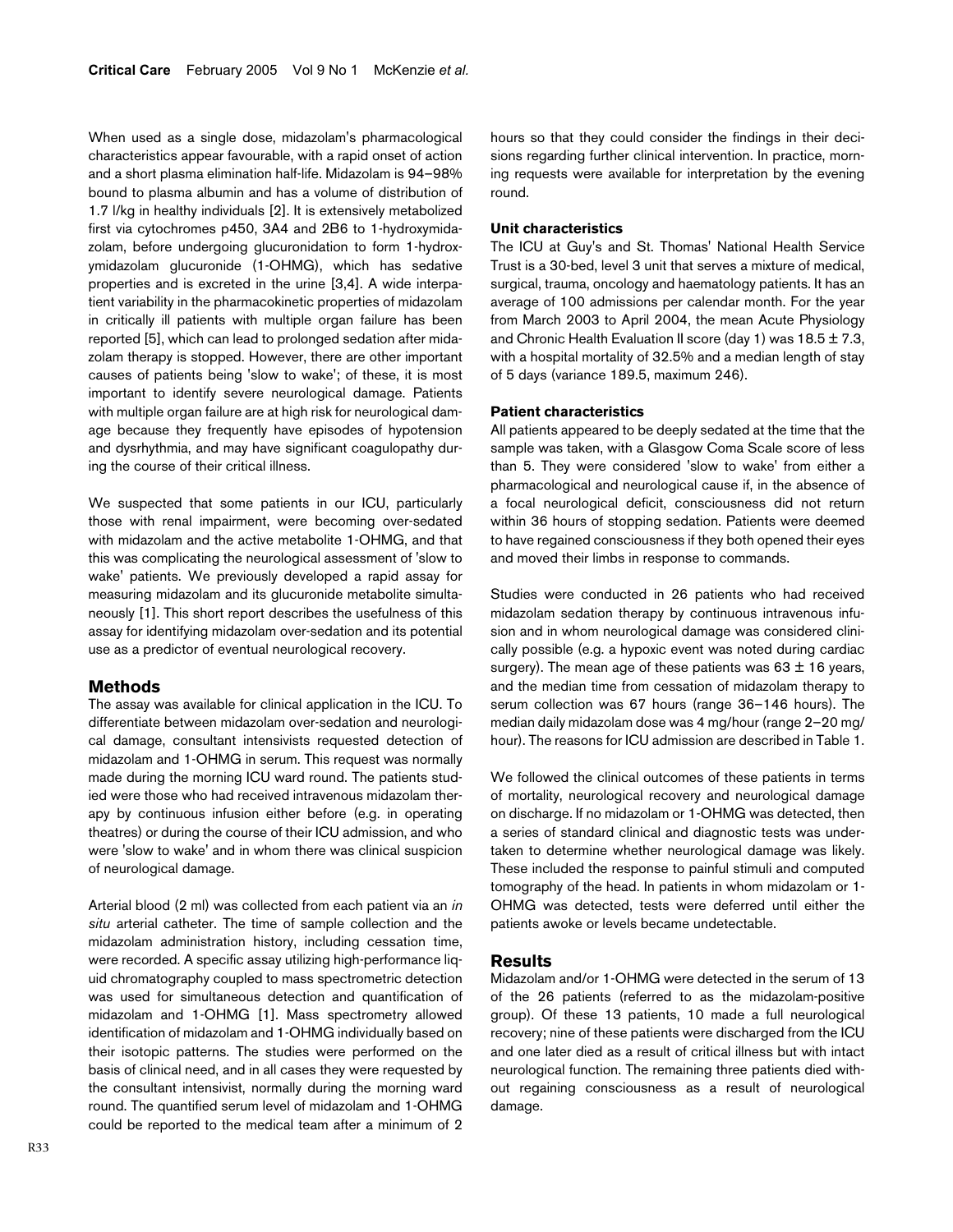### <span id="page-2-0"></span>**Table 1**

#### **Patient characteristics and outcome**

| Characteristics                                                                           | Midazolam-positive group ( $n = 13$ ) | Midazolam-negative group ( $n = 13$ ) | <b>Statistics</b>        |
|-------------------------------------------------------------------------------------------|---------------------------------------|---------------------------------------|--------------------------|
| Admission diagnosis                                                                       |                                       |                                       |                          |
| Cardiothoracic surgery                                                                    | 8                                     | 6                                     |                          |
| Severe sepsis                                                                             | 0                                     | 4                                     |                          |
| Cardiorespiratory arrest                                                                  | $\mathbf{2}$                          |                                       |                          |
| General surgery                                                                           | $\mathbf{2}$                          | 0                                     |                          |
| Pancreatitis                                                                              |                                       | 0                                     |                          |
| Acute asthma                                                                              | 0                                     |                                       |                          |
| Perforated duodenal ulcer                                                                 | $\Omega$                              |                                       |                          |
| APACHE II score (day 1; mean $\pm$ standard deviation)                                    | $19.1 \pm 6.6$                        | $19.4 \pm 7.1$                        |                          |
| Renal Impairment (serum creatinine >130 µmol/l or<br>receiving renal replacement therapy) | 5                                     | 4                                     |                          |
| Neurological function intact                                                              | 10                                    | 3                                     | P < 0.002a               |
| Neurological damage                                                                       | 3                                     | 10                                    | $P < 0.002$ <sup>a</sup> |
| All-cause mortality                                                                       | 4 (31%)                               | 8(62%)                                |                          |
| Median midazolam dose mg/hour (range; 24 hours<br>before cessation)                       | $4(2-20)$                             | $3.5(2-15)$                           | N <sub>Sb</sub>          |
| Median time (range) from midazolam cessation (hrs)                                        | 66 (36-120)                           | 68 (36-146)                           | <b>NSb</b>               |

aχ<sup>2</sup> test. bMann–Whitney U-test. APACHE, Acute Physiology and Chronic Health Evaluation.

In contrast, neurological damage was observed in 10 of the remaining 13 patients who had no detectable serum concentrations of midazolam and/or 1-OHMG (midazolam-negative group). Midazolam-positive patients were significantly less likely to have experienced neurological damage  $(\chi^2$  test [degrees of freedom  $= 1$ ]:  $P < 0.002$ ).

Twelve of the midazolam-positive patients had serum midazolam concentrations between 16 and 650 ng/ml, with a median value of 30 ng/ml, whereas the remaining patient's level exceeded the upper limit of the assay (3000 ng/ml). 1- OHMG was detected at a mean of 6800 ± 3432 ng/ml (range 3121–11,525 ng/ml) in the serum of six of the 13 midazolampositive patients. All six of these patients exhibited a degree of renal impairment (defined as serum creatinine >130 µmol/l; Table [1\)](#page-2-0), four of whom required renal replacement therapy in the form of continuous venovenous haemofiltration (employing an ultrafiltration rate of between 1500 and 3000 ml/hour). 1- OHMG was not detected in any of the midazolam-negative patients.

Of the 13 midazolam-negative patients, eight died without regaining consciousness as a result of neurological damage, and two were discharged from the ICU with significant neurological impairment and required prolonged neurological rehabilitation. None of these 10 patients had responded appropriately to painful stimuli when in the ICU. In addition, in seven of these patients structural neurological damage was

detected by computed tomography scan. Only three out of 13 patients in this group of midazolam-negative patients left the ICU with no neurological deficit.

#### **Other sedative and opiate agents**

Out of 26 patients, 15 were administered fentanyl by continuous intravenous infusion at a dosage between 0 and 300 µg/ hour. In the 15 patients the fentanyl infusion was ceased at a minimum of 56 hours and a maximum of 120 hours before sample collection. In 25 of the 26 patients we could find no documented evidence of administration of sedative and opiate agents for a minimum of 36 hours before serum sample collection. The remaining patient, in the midazolam-negative group, was receiving 30 mg/day of the sedating antihistamine chlorphenamine; this was one of the three patients who were discharged from the ICU with neurological function intact.

### **Discussion**

In this study, midazolam with or without 1-OHMG was detected in half of the 'slow to wake' patients, in whom testing was requested after a mean time from therapy cessation of 3 days. In one patient, in whom there was no record of midazolam administration in the ICU, a level of 200 ng/ml was recorded. It later transpired that a large dose of midazolam had been administered in the operating theatre more than 96 hours earlier. Detection of 1-OHMG in renal impairment confirmed that 1-OHMG accumulates in the presence of renal failure. Furthermore, its presence in high serum concentrations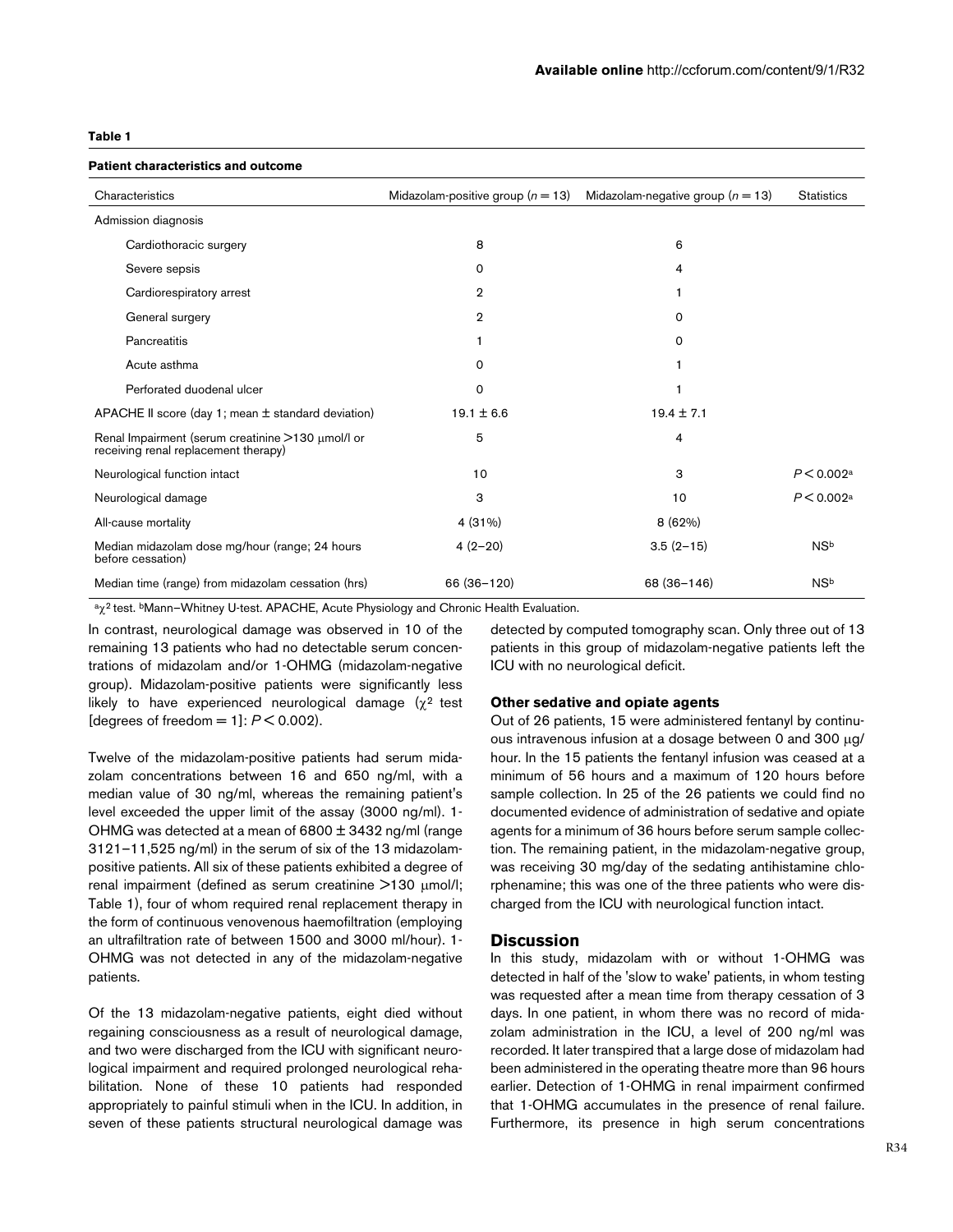(3121–11,525 ng/ml) in the face of midazolam levels below the therapeutic range, normally quoted in the critically ill of 100–1000 ng/ml [5], while the patient remained deeply sedated concurs with earlier reports [3,4] that 1-OHMG has a sedative effect and contributes to prolonged sedation in renal impairment. Other investigators have reported the presence of 1-OHMG in the absence of midazolam [3,4], but we did not observe this and suspect that it was because the assay we used is able to detect very low concentrations of midazolam.

Our findings suggest that serum levels of midazolam and/or 1- OHMG in 'slow to wake' patients may be used to aid differentiation between prolonged sedation and neurological damage. Patients found to be midazolam positive using this rapid assay were significantly less likely to have suffered neurological damage. Correct discrimination between neurological damage and prolonged sedation was made for 20 out of 26 patients, indicating a high degree of accuracy. Clearly, the possibility that midazolam-positive patients also have neurological damage remains and must be excluded if these patients do not awaken when serum concentrations of benzodiadepines have fallen to undetectable levels. Additionally, in the midazolam-negative group three patients were discharged with neurological function intact. This of course does not exclude a neurological cause of the coma that had fully resolved on discharge. One patient was receiving the sedating antihistamine chlorphenamine (30 mg/day intravenously) and did not regain full consciousness until it was stopped. In the remaining two patients no other clinical cause of the coma was apparent.

The only other agent used routinely in these patients that could have significantly contributed to their reduced level of consciousness was the intravenous opiate fentanyl. Although fentanyl is known to accumulate in critical illness [6], we could find no evidence of accumulation for longer than 36 hours [7], and, because our group of patients had not received the drug for more than 2 days before sampling, it was not thought to contribute to the patients being 'slow to wake'.

Arguably, the most important finding is that over three-quarters of the 'slow to wake' patients with no detectable serum midazolam/1-OHMG either died or were discharged from the ICU with profound neurological damage, whereas more than threequarters of those with detectable midazolam/1-OHMG went on to make a full recovery. This observation suggests that prolonged sedation occurs after midazolam therapy and that it can be difficult to differentiate this from neurological damage in the acutely ill patient. The exclusion of midazolam or its metabolite 1-OHMG should be confirmed either by assay detection, as we describe, or by using the short-acting benzodiazepine antagonist flumazenil before a formal diagnosis of neurological damage is made. There are reports [3,8] in the literature of successful reversal of benzodiazepine sedation in critical illness using flumazenil, but we rarely use it in our unit

because we find it to be nonspecific, short acting and able to induce seizures [9].

We recommend that use of alternatives to midazolam be considered in this patient group whenever possible, and that if its use is considered essential then steps should be taken to exclude the continuing presence of the drug or its metabolite before an opinion regarding neurological damage is formed.

These findings have led to a change in prescribing practice in our ICU. We no longer use midazolam for sedation, and our sedation policy is now based on administering propofol or lorazepam. This view is also supported by the Society of Critical Care Medicine's most recently published guidelines [10], which recommend use of lorazepam for sedating most patients via intermittent or continuous infusion and use of propofol for short-term sedation, and that midazolam be reserved for rapid control of agitated patients and for short-term sedation. As a consequence, we were unable to conduct a more formal study of midazolam's role in over-sedation or extend the study to a larger group of patients.

### **Conclusion**

The results of this investigation confirm that prolonged sedation from midazolam or 1-OHMG should always be considered in the differential diagnosis of neurological damage in critically ill patients who have received midazolam. This can be accurately detected using the assay method described. The sedative effects of midazolam/1-OHMG can persist for days after stopping administration of midazolam. If prolonged sedation can be excluded in these patients, then it is highly likely that neurological damage has occurred.

#### **Key messages**

- In some patients midazolam is metabolized to its glucuronide, which has sedative properties.
- Prolonged sedation resulting from this metabolite should be considered when making a differential diagnosis of neurological damage in 'slow to wake' patients.
- Measurement of midzolam and its metabolite in slow to wake patients will aid the differential diagnosis in these patients.

# **Competing interests**

The author(s) declare that they have no competing interests.

### **Authors' contributions**

All authors participated in the study design, interpretation of results and manuscript preparation. CMK also performed data collection and analyses.

#### **Acknowledgements**

This work was supported by the Special Trustees for St. Thomas' Hospital. We thank the members of the UK Clinical Pharmacy Association